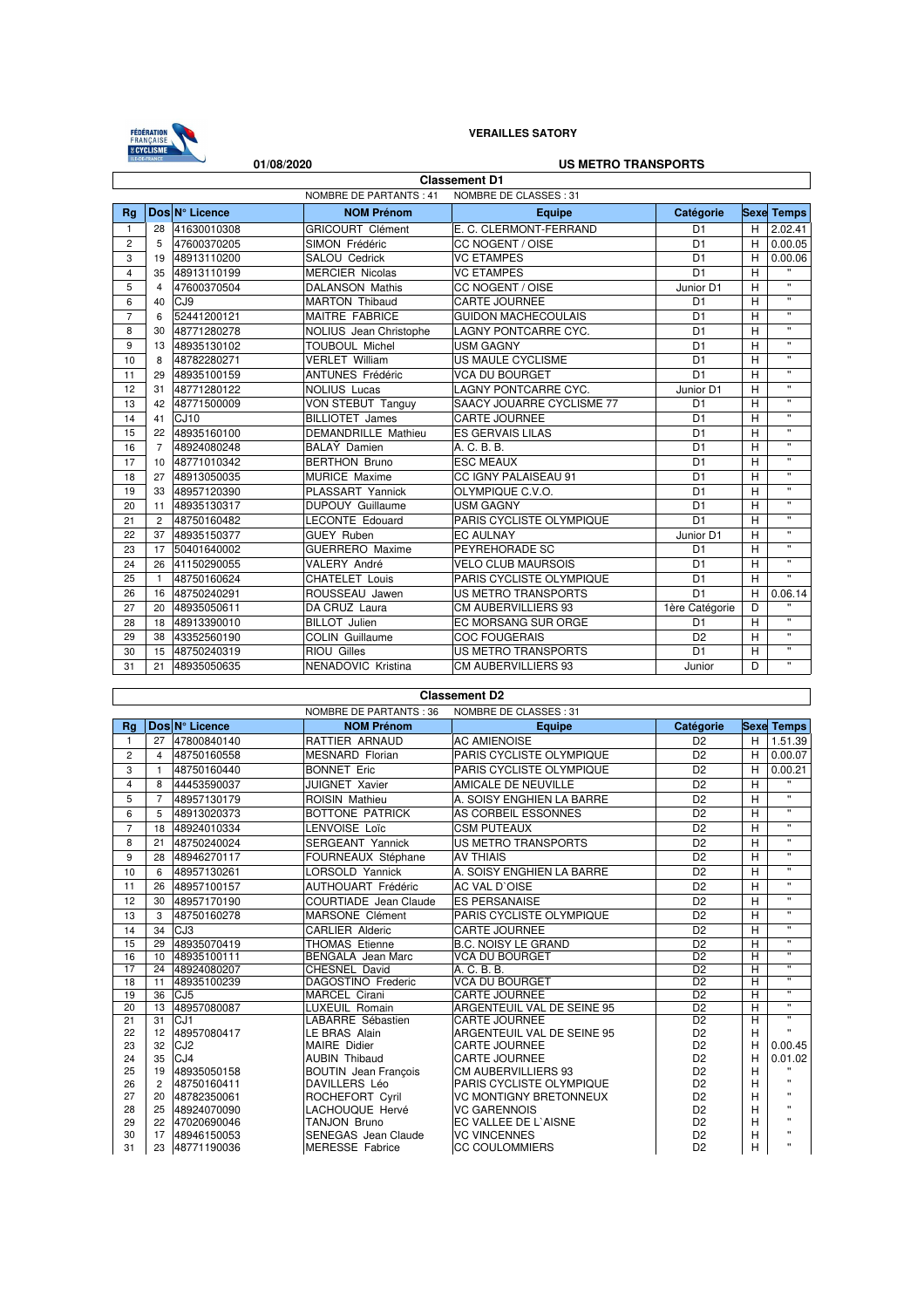| <b>Classement D3</b> |                                                  |                  |                             |                               |                |   |                   |  |
|----------------------|--------------------------------------------------|------------------|-----------------------------|-------------------------------|----------------|---|-------------------|--|
|                      | NOMBRE DE CLASSES : 23<br>NOMBRE DE PARTANTS: 34 |                  |                             |                               |                |   |                   |  |
| Rq                   |                                                  | Dos N° Licence   | <b>NOM Prénom</b>           | <b>Equipe</b>                 | Catégorie      |   | <b>Sexe Temps</b> |  |
|                      | 9                                                | 48924030023      | <b>BABOIN Emmanuel</b>      | RUEIL A.C.                    | D <sub>3</sub> | н | 1.35.36           |  |
| 2                    | 35                                               | 48782280347      | MARCHAND Jérome             | US MAULE CYCLISME             | D <sub>3</sub> | H | $\mathbf{u}$      |  |
| 3                    |                                                  | 48957290047      | LE FOLL Didier              | EC OSNY PONTOISE              | D <sub>3</sub> | Н | $\mathbf{H}$      |  |
| 4                    | 14                                               | 48957100162      | HENRIO Stéphane             | AC VAL D'OISE                 | D <sub>3</sub> | H | 0.00.06           |  |
| 5                    | 28                                               | 48957140572      | <b>LACAINE Franck</b>       | PARISIS A.C. 95               | D <sub>3</sub> | Н | 0.01.30           |  |
| 6                    | 20                                               | 48782210168      | <b>VAXELAIRE Cyril</b>      | EC DU HOUDANAIS               | D <sub>3</sub> | Н | $\mathbf{u}$      |  |
| 7                    | 16                                               | 48750160592      | <b>LEBRETON Cyril</b>       | PARIS CYCLISTE OLYMPIQUE      | D <sub>3</sub> | Н | $\mathbf{u}$      |  |
| 8                    |                                                  | 48946270067      | <b>GRIMBERT</b> Francois    | <b>AV THIAIS</b>              | D <sub>3</sub> | Н | $\mathbf{H}$      |  |
| 9                    | 26                                               | 48924020107      | <b>LHUISSIER Gilbert</b>    | LES BLEUS DE FRANCE           | D <sub>3</sub> | Н | $\mathbf{H}$      |  |
| 10                   | 17                                               | 48946090007      | <b>ALVES Alain</b>          | AVENIR DU VAL DE MARNE        | D <sub>3</sub> | Н | $\mathbf{H}$      |  |
| 11                   | 27                                               | 48913070131      | MULLOIS Claude              | EC MONTGERON VIGNEUX          | D <sub>3</sub> | Н | $\mathbf{u}$      |  |
| 12                   | 5                                                | 48924150126      | LETOURNEUR Régis            | COURBEVOIE SPORTS CYCLISME    | D <sub>3</sub> | Н | $\mathbf{u}$      |  |
| 13                   | 36                                               | 48957400014      | <b>GRZEGORZEK Henri</b>     | TEAM BIKE CYCLISTE SAINT PRIX | D <sub>3</sub> | Н | $\mathbf{H}$      |  |
| 14                   | 11                                               | 48957110023      | <b>GRIMAL Hervé</b>         | US EZANVILLE ECOUEN           | D <sub>3</sub> | Н | $\mathbf{H}$      |  |
| 15                   | 10                                               | 48924030008      | <b>BULTIEAU</b> Jean Pierre | RUEIL A.C.                    | D <sub>3</sub> | н | $\mathbf{H}$      |  |
| 16                   | 24                                               | 48957130041      | LOPES Carlos                | A. SOISY ENGHIEN LA BARRE     | D <sub>3</sub> | Н | $\mathbf{H}$      |  |
| 17                   | 34                                               | 44280260048      | <b>BARBIER Thierry</b>      | C'CHARTRES CYCLISME           | D <sub>3</sub> | Н | $\mathbf{H}$      |  |
| 18                   | 15                                               | 48750160066      | <b>CATHERINE Michel</b>     | PARIS CYCLISTE OLYMPIQUE      | D <sub>3</sub> | Н | $\mathbf{H}$      |  |
| 19                   | 12                                               | 48957100145      | CHAMVOUX Olivier            | AC VAL D'OISE                 | D <sub>3</sub> | Н | $\mathbf{u}$      |  |
| 20                   | 30                                               | 48938000008      | LE MOIGNE Eric Pierre       | LICENCE INDIVIDUELLE          | D <sub>3</sub> | Н | $\mathbf{H}$      |  |
| 21                   | 33                                               | 48918000112      | <b>CORDIN Sebastien</b>     | LICENCE INDIVIDUELLE          | D <sub>3</sub> | Н | $\mathbf{H}$      |  |
| 22                   | 32                                               | 48938000023      | <b>COLBUS David</b>         | LICENCE INDIVIDUELLE          | D <sub>3</sub> | Н | 0.02.57           |  |
| 23                   | 38                                               | CJ <sub>12</sub> | <b>SCHULLER Yannick</b>     | <b>CARTE JOURNEE</b>          | D <sub>3</sub> | н | $\mathbf{u}$      |  |

## **Classement D4**

 $\overline{\phantom{a}}$ 

 $\sqrt{ }$ 

|    |                |                 | NOMBRE DE PARTANTS: 24             | NOMBRE DE CLASSES : 23        |                     |   |                   |
|----|----------------|-----------------|------------------------------------|-------------------------------|---------------------|---|-------------------|
| Rg |                | Dos N° Licence  | <b>NOM Prénom</b>                  | <b>Equipe</b>                 | Catégorie           |   | <b>Sexe Temps</b> |
|    | 8              | 48957110189     | <b>GOFFIN Serge</b>                | US EZANVILLE ECOUEN           | D <sub>4</sub>      | н | 1.25.55           |
| 2  | 22             | 48958000030     | <b>VERGEREAU Bernard</b>           | LICENCE INDIVIDUELLE          | D <sub>4</sub>      | н | 0.01.10           |
| 3  |                | 48946080004     | CHELAMIE Judes                     | <b>TROPIKANA</b>              | D <sub>4</sub>      | н | 0.01.37           |
| 4  | 11             | 48957100160     | MALO Eric                          | AC VAL D'OISE                 | D <sub>4</sub>      | Н | $\mathbf{u}$      |
| 5  | 9              | 48782160091     | <b>CHOISNE Alain</b>               | EC VELIZY 78                  | D <sub>4</sub>      | Н | $\mathbf{H}$      |
| 6  | 13             | 48913400003     | <b>RAMOS Eric</b>                  | CMOM TEAM CYCLISTE MORANGIS   | tnisateur Critérium | H | $\mathbf{H}$      |
| 7  |                | 48924150009     | MUSELET Christian                  | COURBEVOIE SPORTS CYCLISME    | D <sub>4</sub>      | н | 0.03.05           |
| 8  | 25             | CJ <sub>6</sub> | LE MERCIER Eric                    | <b>CARTE JOURNEE</b>          | D <sub>4</sub>      | H | $\mathbf{u}$      |
| 9  | 6              | 48935040141     | RICHARD Jean Luc                   | EC NEUILLY PLAISANCE          | D <sub>4</sub>      | H | $\mathbf{H}$      |
| 10 | 23             | 48924030053     | <b>BABOIN Paul</b>                 | RUEIL A.C.                    | D <sub>4</sub>      | H | $\mathbf{H}$      |
| 11 | 20             | 48913400050     | PECHEUX Richard                    | CMOM TEAM CYCLISTE MORANGIS   | D <sub>4</sub>      | H | $\mathbf{H}$      |
| 12 | 26             | CJ7             | <b>DUFOUR Franck</b>               | <b>CARTE JOURNEE</b>          | D <sub>4</sub>      | H | $\mathbf{H}$      |
| 13 | 19             | 48771280276     | <b>HACHOUD Guv</b>                 | LAGNY PONTCARRE CYC.          | D <sub>4</sub>      | Н | $\mathbf{H}$      |
| 14 | 10             | 48771190031     | <b>HERVILLARD Gilles</b>           | <b>CC COULOMMIERS</b>         | D <sub>4</sub>      | н | $\mathbf{H}$      |
| 15 | 17             | 48782350581     | MAHE Christian                     | <b>VC MONTIGNY BRETONNEUX</b> | D <sub>4</sub>      | н | $\mathbf{H}$      |
| 16 | 14             | 48924010094     | GREZE Jacques                      | CSM PUTEAUX                   | D <sub>4</sub>      | н | $\mathbf{H}$      |
| 17 | 15             | 48935300062     | ROSSETTO Alain                     | US MONTFERMEIL                | D <sub>4</sub>      | н | $\mathbf{H}$      |
| 18 | 12             | 48782280039     | <b>DERLY Michel</b>                | US MAULE CYCLISME             | D <sub>4</sub>      | н | $\mathbf{H}$      |
| 19 | $\overline{2}$ | 48946080005     | <b>FISTON Serge</b>                | <b>TROPIKANA</b>              | D <sub>4</sub>      | н | $\mathbf{H}$      |
| 20 | 3              | 48946080025     | MANGO Alain                        | TROPIKANA                     | D <sub>4</sub>      | н | $\mathbf{H}$      |
| 21 | 16             | 48935050125     | <b>GIROUX ANDRE</b>                | CM AUBERVILLIERS 93           | D <sub>4</sub>      | н | $\mathbf{H}$      |
| 22 | 4              | 48946080015     | MARECHAUX Hugues Pierrot TROPIKANA |                               | D <sub>4</sub>      | н | $\mathbf{H}$      |
| 23 | 18             | 48946040448     | <b>FONTAINE Priscilia</b>          | <b>US CRETEIL</b>             | D <sub>1</sub>      | D | $\mathbf{H}$      |

## **Prix d'équipe**

| <b>CLUB</b>                  | Place 1 | Place 2 | Place 3 | <b>Points</b> |
|------------------------------|---------|---------|---------|---------------|
| 1 PARIS CYCLISTE OLYMPIQUE   | 2       | 3       | 7       | 12            |
| <b>2 US METRO TRANSPORTS</b> | 8       | 26      | 30      | 64            |
|                              | 1000    | 1000    | 1000    | 1000          |
|                              | 1000    | 1000    | 1000    | 1000          |
|                              | 1000    | 1000    | 1000    | 1000          |
|                              | 1000    | 1000    | 1000    | 1000          |
|                              | 1000    | 1000    | 1000    | 1000          |
|                              | 1000    | 1000    | 1000    | 1000          |
|                              | 1000    | 1000    | 1000    | 1000          |
|                              | 1000    | 1000    | 1000    | 1000          |
|                              | 1000    | 1000    | 1000    | 1000          |
|                              | 1000    | 1000    | 1000    | 1000          |
|                              | 1000    | 1000    | 1000    | 1000          |
|                              | 1000    | 1000    | 1000    | 1000          |
|                              | 1000    | 1000    | 1000    | 1000          |
|                              | 1000    | 1000    | 1000    | 1000          |
|                              | 1000    | 1000    | 1000    | 1000          |
|                              | 1000    | 1000    | 1000    | 1000          |
|                              | 1000    | 1000    | 1000    | 1000          |
|                              | 1000    | 1000    | 1000    | 1000          |
|                              | 1000    | 1000    | 1000    | 1000          |
|                              | 1000    | 1000    | 1000    | 1000          |
|                              | 1000    | 1000    | 1000    | 1000          |
|                              | 1000    | 1000    | 1000    | 1000          |